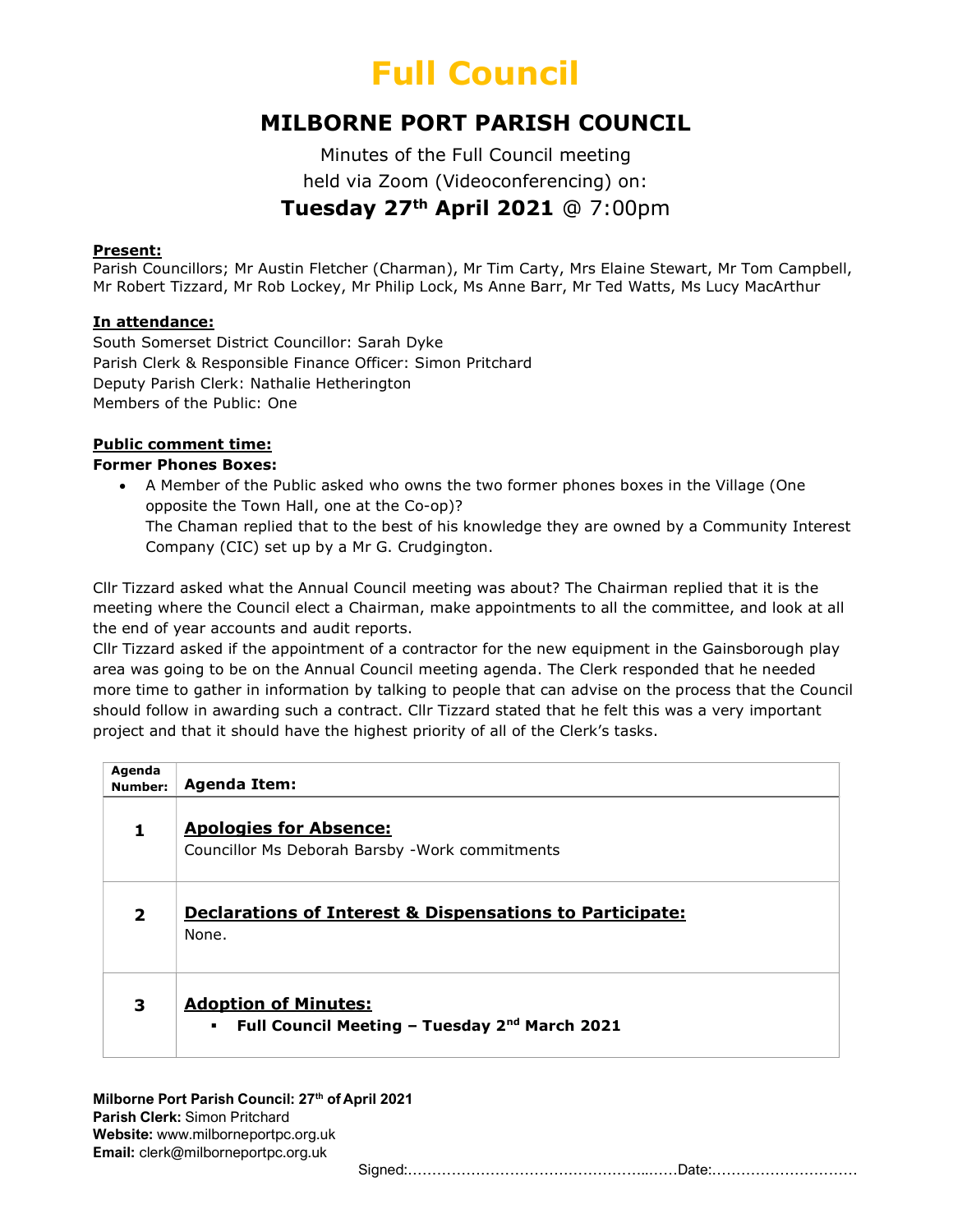The Minutes had been previously circulated to Members by email and had already been posted onto the Council's website.

The Chairman proposed that the minutes of  $2^{nd}$  March were adopted, seconded by Cllr Carty and resolved unanimously.

19:12 – Cllr Watts left the meeting

### 4 A. Reports from County Councillor William Wallace & District Councillor Sarah Dyke:

#### South Somerset District Council (SSDC) - Councillor Dyke:

#### Covid Business Support Grants:

There are currently available via the District Council and the being publicised. More information on the South Somerset District Council website.

#### Leisure Centers:

The leisure centers in Wincanton and Yeovil re-opened on the  $12<sup>th</sup>$  of April and are now operated by a new company.

#### Wincanton Public Realm Improvement:

SSDC is carrying out a consultation on potential investment in Wincanton. Please participate in the consultation that can be found on the SSDC website.

#### Recycle More:

This is coming to South Somerset at the end of June. Recycling will change, more things will be collated from the roadside. The black landfill bin will be used less as a consequent and so will be collected less often. Events have already been held publishing the change, further information will be delivered.

#### Somerset County Council (SCC) - Councillor Wallace:

No report received.

### B. Unitary Somerset:

Cllr Carty had attended a webinar debate organized by SALC with representatives of the two competing models of unitary. The models have many similarities including the idea that that local area grouping of Town / Parish Councils will be formed with them possible picking up more services.

The Council should consider what a local group in the area would look like and if there is any other serves that the council would want to be involved with. It is also possible that services could be lost if no formal grouping is made.

How planning decisions will be made has not really been addressed by either of the opposing models. One Somerset model look like it will remove local control, Stronger Somerset hasn't said how it will handle planning control.

DCllr Dyke informed that meeting that the district Council were looking to hold a referendum (public vote) on the two choices in the next few months.

Milborne Port Parish Council: 27<sup>th</sup> of April 2021

Parish Clerk: Simon Pritchard Website: www.milborneportpc.org.uk Email: clerk@milborneportpc.org.uk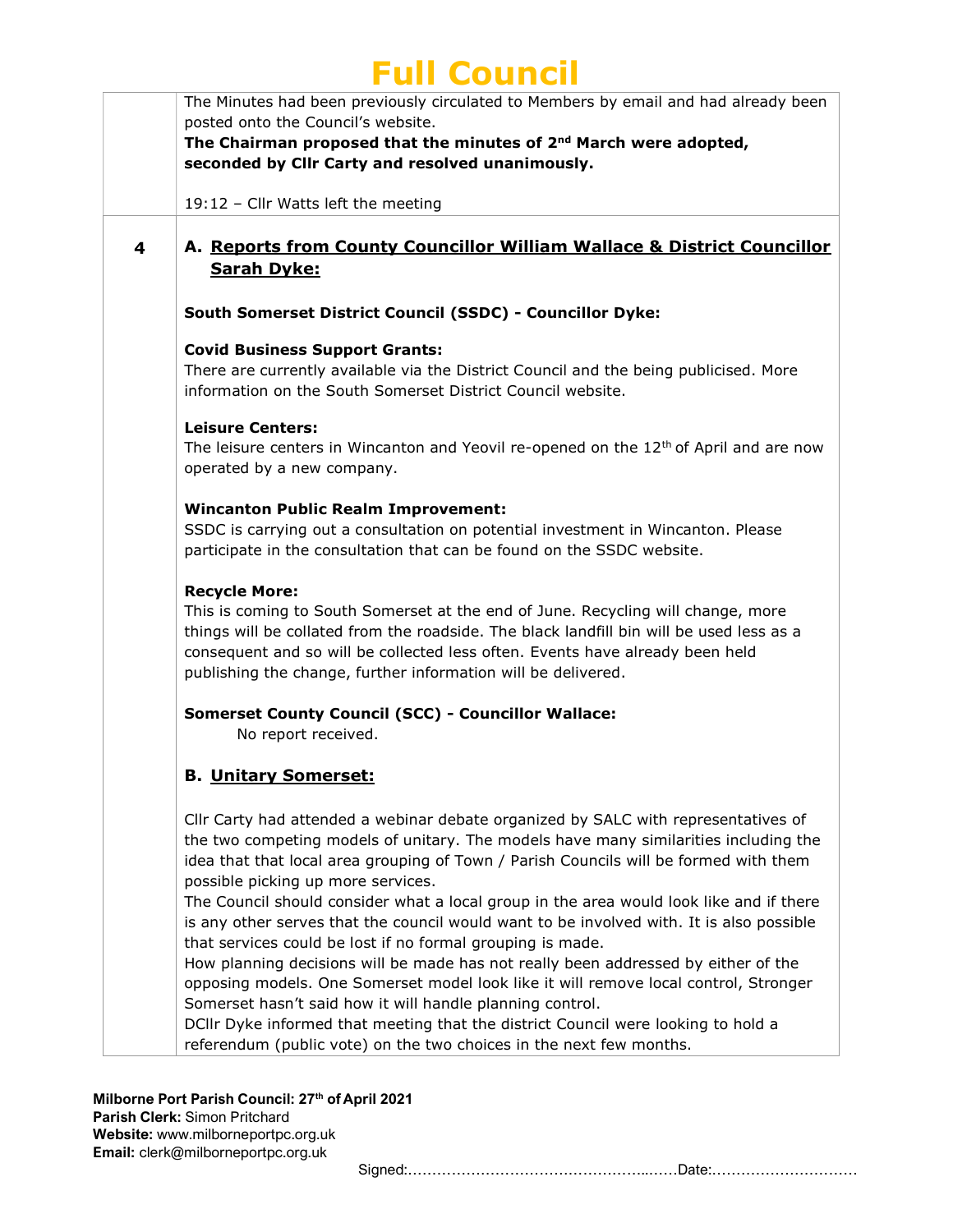|                         | The Clerk commented that many Town / Parish Councils had started talking to each<br>other and informal groupings were starting to emerge. The Council needed to think if it<br>was going to approach smaller close to Parish Councils, or large Town Councils further<br>afield.                                                                                                                                                                                                                                                                                                                                                                                                                                                                                                   |
|-------------------------|------------------------------------------------------------------------------------------------------------------------------------------------------------------------------------------------------------------------------------------------------------------------------------------------------------------------------------------------------------------------------------------------------------------------------------------------------------------------------------------------------------------------------------------------------------------------------------------------------------------------------------------------------------------------------------------------------------------------------------------------------------------------------------|
| 5                       | <b>Parish Council Accounts:</b><br>A. Monthly Payments:<br>Members had been sent the payments list for May 2021, this is also posted on the<br>website.<br>It was proposed by the Chairman to approve all the payments listed,<br>seconded by Cllr Stewart and resolved unanimously.<br><b>B. End of Year Accounts &amp; Bank Reconciliation:</b>                                                                                                                                                                                                                                                                                                                                                                                                                                  |
|                         | The Chairman confirmed that he had checked and signed the bank reconciliation for<br>March. Members had been sent a copy of the end of year budgets.                                                                                                                                                                                                                                                                                                                                                                                                                                                                                                                                                                                                                               |
| 6                       | <b>Village Defibrillators:</b><br>The Clerk had issued a report to the Council outlining the background and making<br>three recommendations.<br>Members extended their thanks to Lyn Harrison for all of her work on the project.<br><b>Recommendations:</b><br>1. That the Parish Council resolve to allow a defibrillator to be installed<br>onto the Town Hall (subject to Listed Building consent being granted).<br>2. That the Parish Council resolve to buy the defibrillator to be installed<br>around the Town Hall area at a cost of £2,500 (actual cost to the Council<br>£1,000).<br>3. That the Parish Council offer to adopt the defibrillator being purchased<br>by the W.I and installed in the Springfield Recreation area (preferably<br>onto the Village Hall). |
|                         | It was proposed by Cllr Lockey to approve all three of the Clerk's<br>recommendations, seconded by Cllr Carty and resolved unanimously.                                                                                                                                                                                                                                                                                                                                                                                                                                                                                                                                                                                                                                            |
|                         | The Clerk reported to the Council that an enquiry had been made as to if it was<br>possible for the Council to adopt the first defibrillator that is to be installed around the<br>co-op area. The Clerk will check with the insurance company and bring the matter back<br>to the Council if there is a decision to be made.                                                                                                                                                                                                                                                                                                                                                                                                                                                      |
| $\overline{\mathbf{z}}$ | <b>In-Person Council Meetings:</b><br>The ability to hold formal remote meetings comes to an end on $7th$ of May.<br>The Clerk had made a report to the Council laying out two options, either a return to<br>in-person meetings at the Village Hall under strict Covid guidelines or continuing with                                                                                                                                                                                                                                                                                                                                                                                                                                                                              |

Milborne Port Parish Council: 27<sup>th</sup> of April 2021 Parish Clerk: Simon Pritchard Website: www.milborneportpc.org.uk Email: clerk@milborneportpc.org.uk